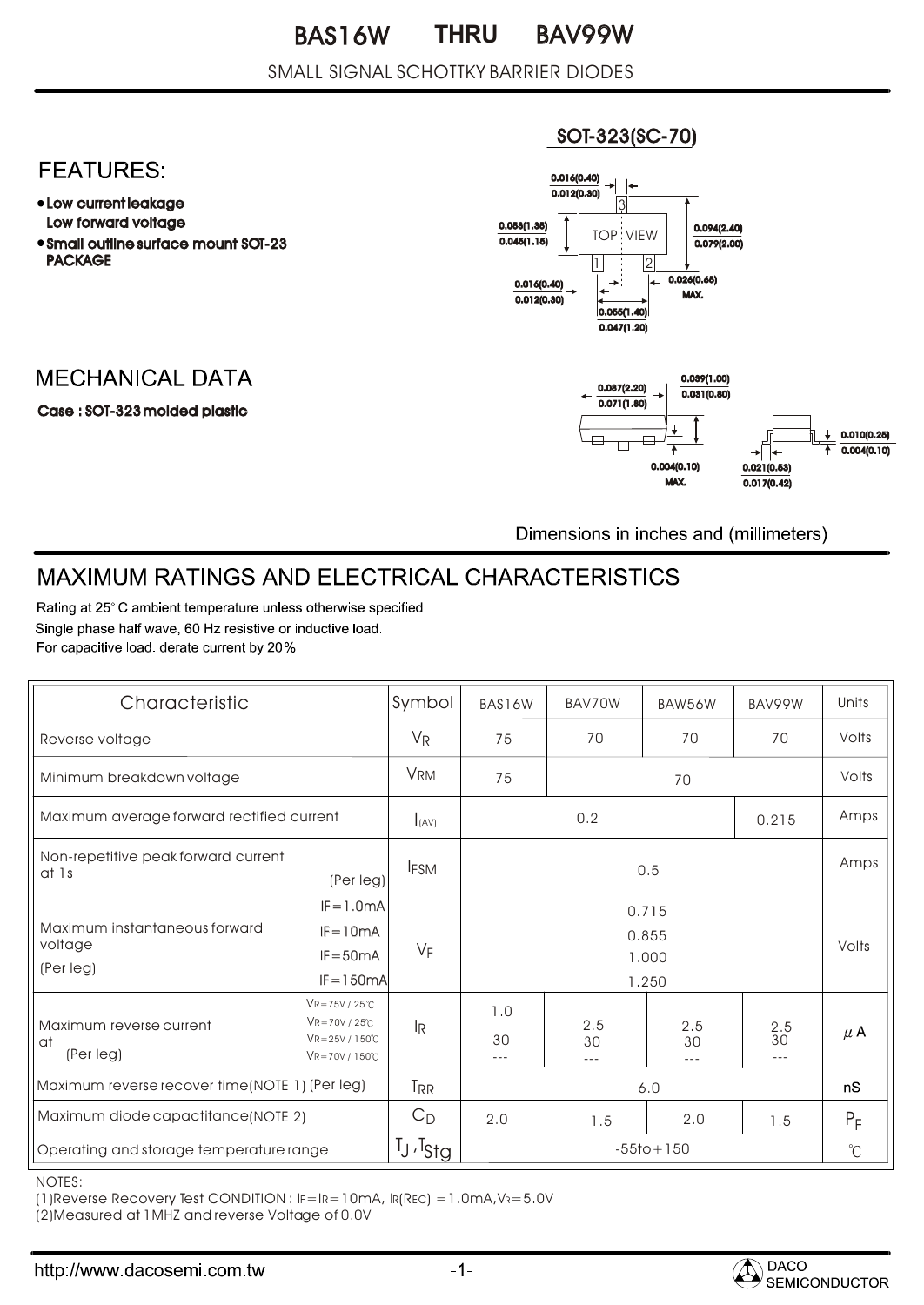## RATINGS AND CHARACTERISTIC CURVES BAS16W THRU BAV99W

Device Marking

| <b>Item</b> | Marking        | Eqivalent Circuit diagram |
|-------------|----------------|---------------------------|
| BAS16W      | A6             | 30                        |
| BAW56W      | A <sub>1</sub> | $3$ $\Theta$              |
| BAV70W      | A4             | $3^{\circ}$               |
| BAV99W      | A7             | $3^\circ$<br>റാ           |